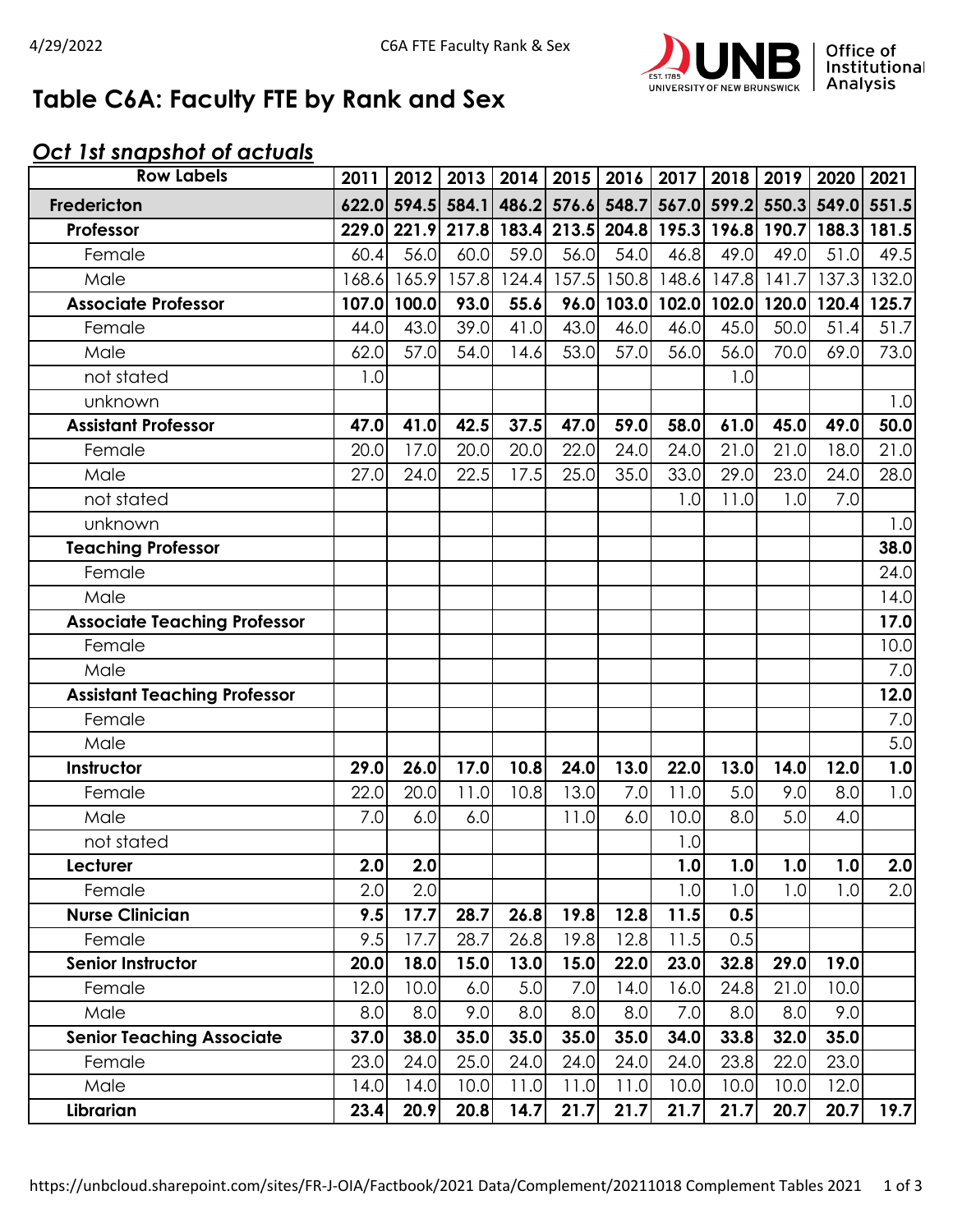

# **Table C6A: Faculty FTE by Rank and Sex**

### *Oct 1st snapshot of actuals*

| <b>Row Labels</b>                   | 2011  | 2012 | 2013              |      | 2014 2015 | 2016 | 2017              | 2018  | 2019  | 2020  | 2021    |
|-------------------------------------|-------|------|-------------------|------|-----------|------|-------------------|-------|-------|-------|---------|
| Female                              | 14.2  | 12.7 | 12.7              | 14.7 | 12.7      | 13.7 | 13.7              | 14.7  | 13.7  | 13.7  | 11.7    |
| Male                                | 9.2   | 8.2  | 8.2               |      | 9.0       | 8.0  | 8.0               | 7.0   | 7.0   | 7.0   | 7.0     |
| Other                               |       |      |                   |      |           |      |                   |       |       |       | 1.0     |
| <b>Advice Payment</b>               | 108.6 | 97.0 | 100.0             | 97.4 | 90.8      | 67.6 | 86.5              | 121.1 | 82.3  | 91.9  | 91.9    |
| Female                              | 53.8  | 54.1 | 49.6              | 46.6 | 44.6      | 31.0 | 40.1              | 46.8  | 36.0  | 44.6  | 45.2    |
| Male                                | 52.0  | 40.3 | 47.4              | 49.0 | 45.2      | 36.1 | 42.4              | 62.9  | 45.4  | 43.2  | 43.5    |
| not stated                          | 2.7   | 2.6  | 2.9               | 1.8  | 0.9       | 0.5  | 4.0               | 11.3  | 0.8   | 4.1   |         |
| unknown                             |       |      |                   |      |           |      |                   |       |       |       | 3.2     |
| other                               | 9.6   | 12.1 | 14.3              | 12.1 | 13.8      | 9.8  | 12.0              | 15.6  | 15.8  | 11.8  | 12.8    |
| Female                              | 2.1   | 4.1  | 3.8               | 4.6  | 3.8       | 4.8  | 5.0               | 6.6   | 8.8   | 7.8   | 7.8     |
| Male                                | 7.5   | 8.0  | 10.5              | 7.5  | 10.0      | 5.0  | 7.0               | 9.0   | 7.0   | 4.0   | 5.0     |
| Saint John                          | 168.0 |      | 168.9 171.4 136.1 |      | 166.8     |      | 156.4 158.4       | 164.0 | 156.7 | 159.6 | 169.6   |
| Professor                           | 49.0  | 48.7 | 49.7              | 42.7 | 50.7      | 48.0 | 44.5              | 42.8  | 42.3  | 43.6  | 43.3    |
| Female                              | 15.0  | 16.7 | 16.7              | 17.7 | 19.7      | 18.0 | 16.5              | 16.5  | 15.0  | 17.0  | 18.0    |
| Male                                | 34.0  | 32.0 | 33.0              | 25.0 | 31.0      | 30.0 | 28.0              | 26.3  | 27.3  | 26.6  | 25.3    |
| <b>Associate Professor</b>          | 34.0  | 30.0 | 31.0              | 15.0 | 27.0      | 26.0 | 24.0              | 22.0  | 25.0  | 24.5  | 27.0    |
| Female                              | 15.0  | 13.0 | 14.0              | 15.0 | 14.0      | 14.0 | $\overline{1}1.0$ | 10.0  | 12.0  | 9.5   | 11.0    |
| Male                                | 19.0  | 17.0 | 17.0              |      | 13.0      | 12.0 | 13.0              | 12.0  | 13.0  | 15.0  | 16.0    |
| <b>Assistant Professor</b>          | 13.8  | 15.8 | 18.0              | 13.0 | 14.0      | 17.0 | 20.0              | 20.0  | 21.0  | 21.0  | 17.0    |
| Female                              | 7.8   | 8.8  | 8.0               | 7.0  | 4.0       | 6.0  | 6.0               | 4.0   | 9.0   | 8.0   | 7.0     |
| Male                                | 6.0   | 7.0  | 10.0              | 6.0  | 10.0      | 11.0 | 14.0              | 10.0  | 11.0  | 8.0   | 10.0    |
| not stated                          |       |      |                   |      |           |      |                   | 6.0   | 1.0   | 5.0   |         |
| <b>Teaching Professor</b>           |       |      |                   |      |           |      |                   |       |       |       | 19.0    |
| Female                              |       |      |                   |      |           |      |                   |       |       |       | 8.0     |
| Male                                |       |      |                   |      |           |      |                   |       |       |       | 11.0    |
| <b>Associate Teaching Professor</b> |       |      |                   |      |           |      |                   |       |       |       | 9.0     |
| Female                              |       |      |                   |      |           |      |                   |       |       |       | 7.0     |
| Male                                |       |      |                   |      |           |      |                   |       |       |       | $1.0\,$ |
| unknown                             |       |      |                   |      |           |      |                   |       |       |       | 1.0     |
| <b>Assistant Teaching Professor</b> |       |      |                   |      |           |      |                   |       |       |       | 15.0    |
| Female                              |       |      |                   |      |           |      |                   |       |       |       | 13.0    |
| Male                                |       |      |                   |      |           |      |                   |       |       |       | 2.0     |
| Instructor                          | 7.0   | 7.0  | 9.0               | 7.0  | 14.0      | 11.0 | 10.0              | 11.0  | 14.0  | 15.0  |         |
| Female                              | 5.0   | 3.0  | 7.0               | 7.0  | 11.0      | 9.0  | 8.0               | 9.0   | 9.0   | 12.0  |         |
| Male                                | 2.0   | 4.0  | 2.0               |      | 3.0       | 2.0  | 2.0               | 2.0   | 3.0   | 2.0   |         |
| not stated                          |       |      |                   |      |           |      |                   |       | 2.0   | 1.0   |         |
| Lecturer                            |       | 3.0  | 3.0               | 1.0  | 4.0       | 2.0  | 4.0               | 2.0   |       |       |         |
| Female                              |       |      | 1.0               | 1.0  | 2.0       | 1.0  | 2.0               | 1.0   |       |       |         |
| Male                                |       | 3.0  | 2.0               |      | 2.0       | 1.0  | 2.0               |       |       |       |         |